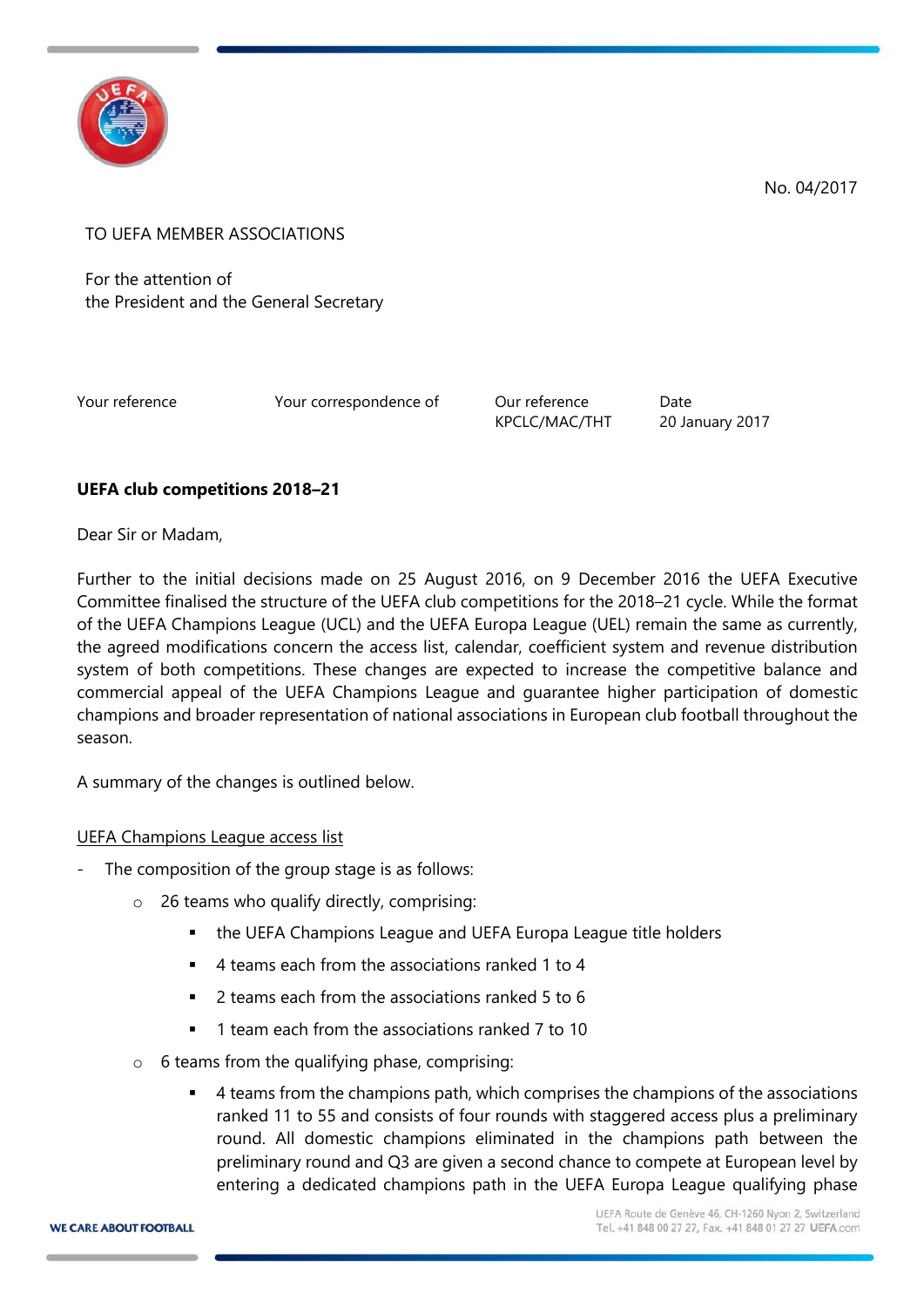(currently the possibility to enter the UEFA Europa League qualifying phase is offered only from Q3).

- 2 teams from the league path*,* which comprises the third-ranked teams (N3) of the associations ranked 5 and 6 and the runners-up (RU) of the associations ranked 7 to 15 and consists of three rounds with staggered access.
- The maximum number of teams per association in the UEFA Champions League group stage remains unchanged, i.e. five in cases where the UEFA Champions League or UEFA Europa League title holders would not qualify for the UEFA Champions League via their domestic league.
- If the UEFA Champions League title-holder qualified for the UCL group stage via its domestic championship, the vacancy created would be filled, in line with the current principle, by the Champion of association 11 (champions path).
- If the UEFA Europa League title-holder qualified for the UCL group stage via its domestic championship, the vacancy created would be filled by the third-ranked team (N3) of association 5 (league path).

### UEFA Europa League access list

- The composition of the group stage is as follows:
	- $\circ$  17 teams who qualify directly via their domestic competitions. In addition to the current 16 teams (associations 1 to 4: cup winners (CW) plus the fifth-ranked team (N5); associations 5 to 12: CW), the new access list also qualifies a second team (N4) of association 5.
	- o 31 teams from the qualifying phase, comprising:
		- 6 teams eliminated in the UCL league path Q3 and play-offs
		- 4 teams eliminated in the UCL champions path play-offs
		- 8 teams from the newly created UEL champions path, reserved for teams eliminated in the UCL champions path
		- 13 teams from the UEL league path, which consists of five rounds and includes teams from all 55 associations

Please note that all changes in the access list will enter into force in the 2018/19 season. The impact on domestic competitions will therefore begin in the 2017/18 season.

## Calendar and kick-off times

- The overall structure of the UEFA club competitions calendar will not change.
- A new preliminary round will be added to the qualification of both competitions, and the first qualifying round will commence one week later, both for UEFA Champions League and UEFA Europa League.
- The UEFA Super Cup week in August will also be used for the qualifying rounds.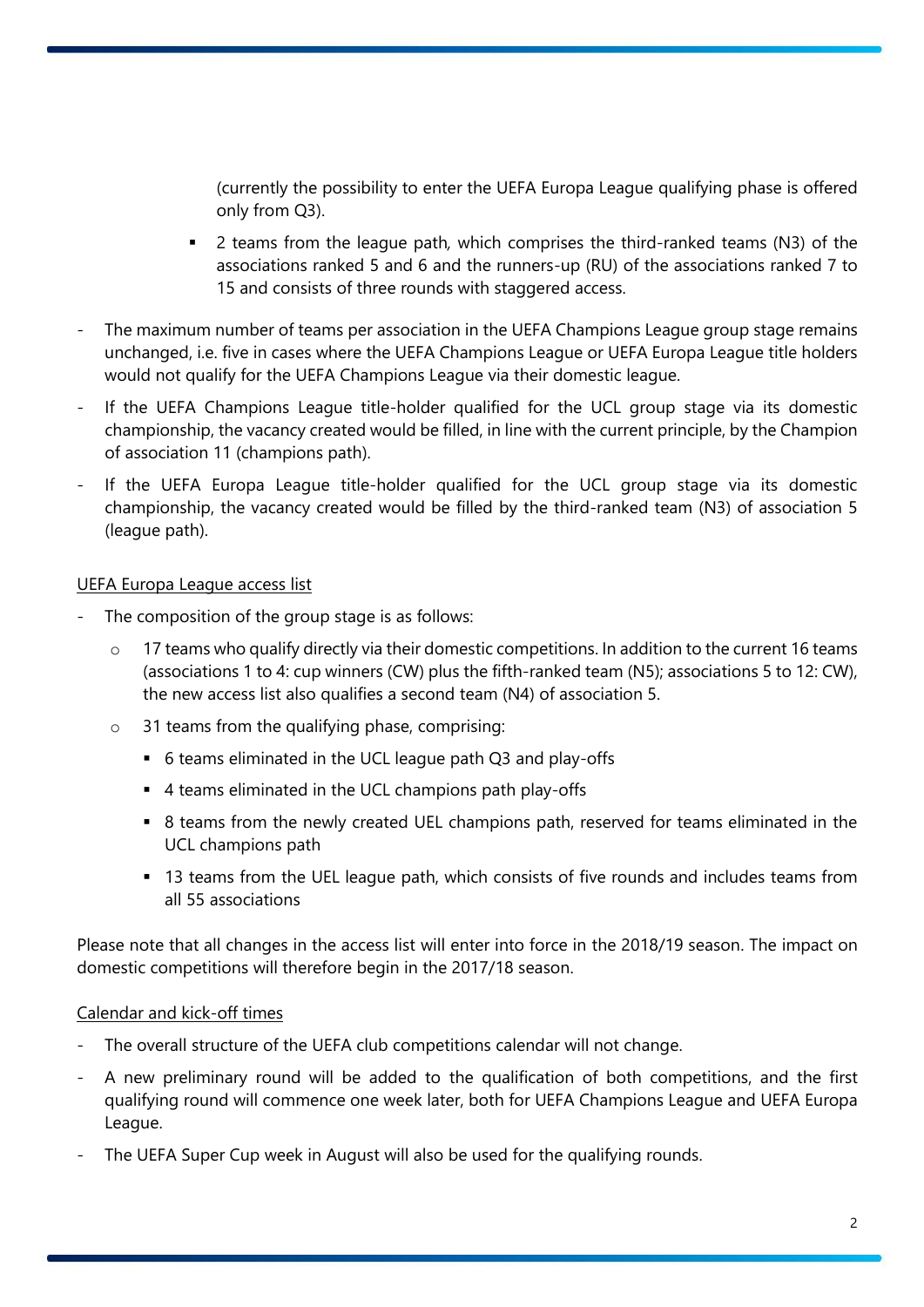Split kick-off times will be implemented in the UEFA Champions League group stage: two matches with an early kick-off time (19.00CET) and six with a late kick-off time (21.00CET). All matches in the knockout phase will kick off at 21.00CET.

### Coefficient system

- The association coefficient system, which determines the ranking and positions of the national associations in the access list, remains unchanged.
- There will be two independent rankings for individual club coefficients:
	- o Sporting coefficient ranking, to be used mainly for seeding at the draws
		- Based on the results of the last five years (same as currently)
		- The 20% contribution from the association coefficient will no longer be added. It will be attributed only to clubs without individual coefficient or will replace the individual coefficient in case it is lower than this 20%.
	- o Financial distribution coefficient ranking
		- Based on the results of the last ten years
		- **In addition, points for each UEFA Champions League/European Champions Clubs' Cup, UEFA** Europa League/UEFA Cup and Cup Winners' Cup title won will be allocated as follows:

|                                                            | <b>UEFA Champions</b><br>League | <b>UEFA Europa</b><br>League | Cup Winners'<br>Cup |
|------------------------------------------------------------|---------------------------------|------------------------------|---------------------|
| Titles won in the last five years                          | 12                              | ξ                            | n/a                 |
| Titles won since 1992/93<br>but before the last five years | 8                               |                              |                     |
| Titles won before 1992/93                                  | 4                               |                              |                     |

 20% contribution from the association coefficient (based on ten years) will be attributed only to clubs without individual coefficient or will replace the individual coefficient in case it is lower than this 20%.

#### Revenue distribution

- The allocations to solidarity, competition costs, UEFA and club shares are as follows:
	- o 3% of overall income (min. €84m–max. €96m) in solidarity for clubs knocked out in qualifying rounds
	- o 4% of overall income (min. €120m–max. €128m) in solidarity for non-participating clubs
	- o actual competition costs (~€280m), instead of a fixed percentage of gross revenue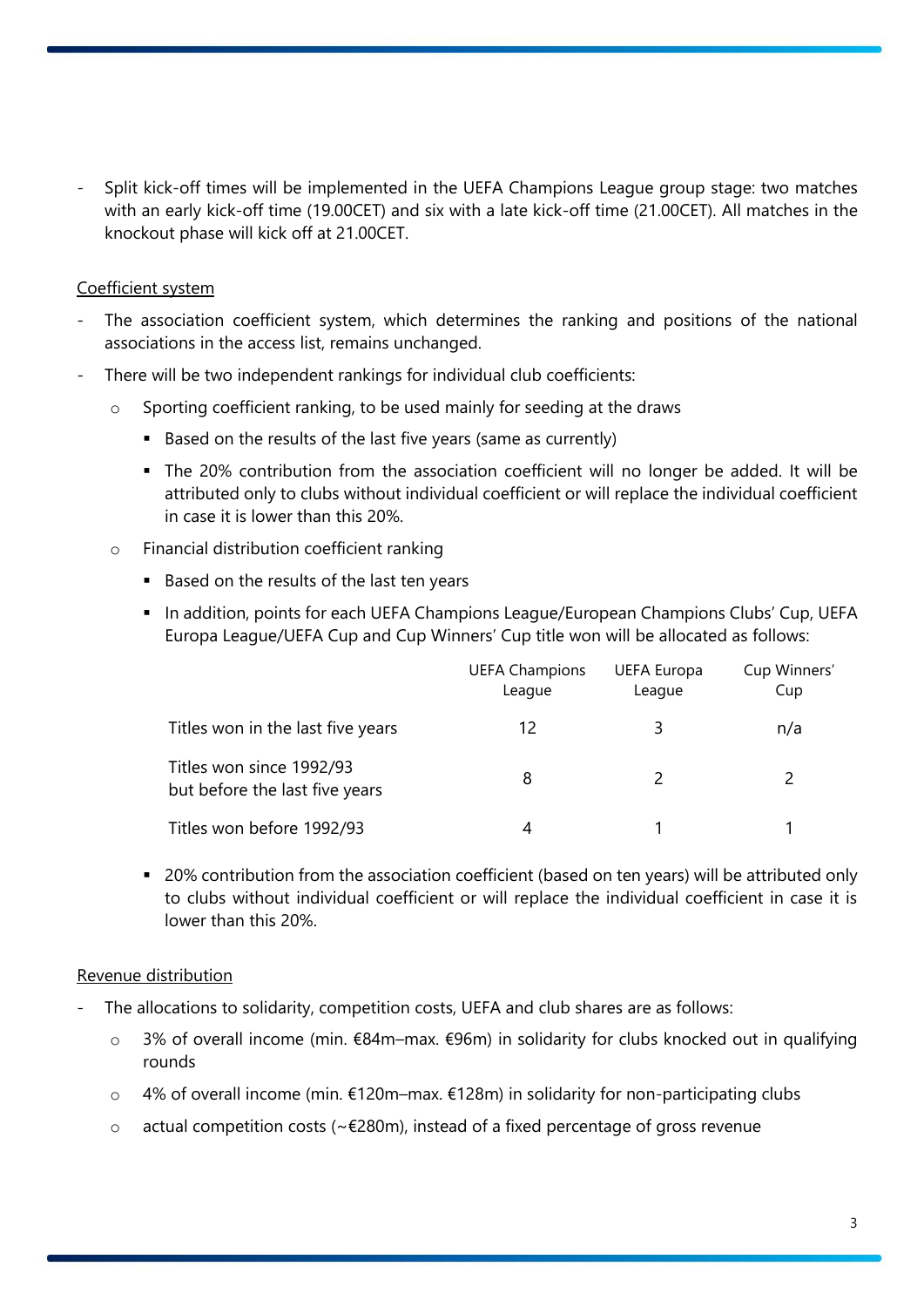- o UEFA share of net revenue (i.e. gross revenue minus solidarity and competition costs) down from the current 8% to 7% if overall income is between €2.5bn and €3.0bn, and to 6.5% if overall income is above €3.0bn
- o net club share to be distributed to UEFA Champions League and UEFA Europa League clubs at a ratio of 4:1.
- It is to be noted that, after calculating all shares based on set percentages and ratios, an amount of €60m will be deducted yearly from the UEFA Champions League club share and allocated as follows: €50m to the UEFA Europa League club share and €10m to the solidarity share for clubs eliminated in the UEFA Champions League and UEFA Europa League qualifying rounds.
- The distribution to UEFA Champions League and UEFA Europa League clubs will be changed to a four-pillar system, as follows:
	- o UEFA Champions League:
		- 25% starting fee (equal shares to all clubs in the group stage), 30% performance fee (based on results in the group stage and qualification for the different knockout rounds), 15% market pool and 30% club coefficient (based on the new coefficient system for the financial distribution).
	- o UEFA Europa League:
		- 25% starting fee (equal shares to all clubs in the group stage), 30% performance fee (based on results in the group stage and qualification for the different knockout rounds), 30% market pool and 15% club coefficient (based on the new coefficient system for the financial distribution).

For more detailed and visual information, please refer to the enclosure and if you have any questions or need clarifications concerning the approved changes, please feel free to contact:

- Michael Heselschwerdt, Head of Club Competitions ( $\boxtimes$  michael.heselschwerdt@uefa.ch;  $\mathbf{\hat{m}}$  +41 22 707 28 09),
- Stephane Anselmo, Senior Strategic Development Club Competitions Manager ( $\boxtimes$  stephane.anselmo@uefa.ch;  $\mathbf{\mathcal{F}}$  +41 22 707 27 69), or
- Tobias Hedtstück, Club Competitions Calendar and Regulations Manager ( $\boxtimes$  tobias.hedtstueck@uefa.ch;  $\mathbf{\hat{m}}$  +41 22 707 20 52).

Yours faithfully,

**U E F A**

Theodore Theodoridis General Secretary